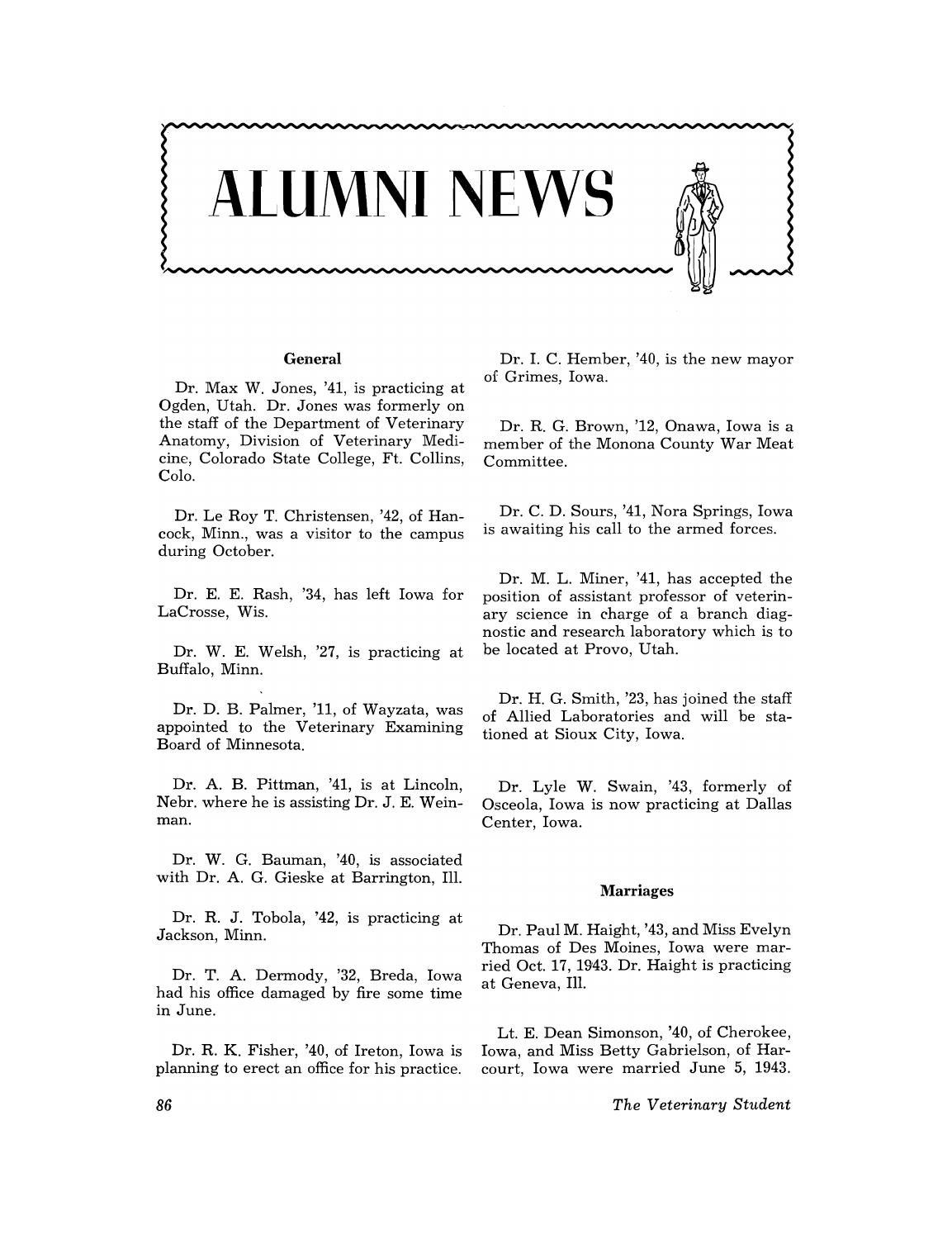Lt. George Gitz, '42, and Miss Muriel Frances Woodson, H. Ec. '43, of Cleveland, Ohio were married June 12, 1943. Lt. Gitz is at the Q. M. Depot, Kansas City, Mo.

Dr. Russell Rasmussen, '42, was married to Miss Dorothy Margaret Johnson, '40, of Huxley, Iowa, on June 26, 1943. The couple is at home at Bloomfield, Iowa.

Dr. T. D. Rossing, '43, and Miss Ella Harr, of Algona, Iowa were married on July 16, 1943.

Dr. H. P. Jensen, '42, was married to Miss Marjorie Beneke, '43, at Laurens, Iowa. The couple will make their home at George, Iowa where Dr. Jensen has his practice.

#### **Births**

Dr. and Mrs. R. J. Dundas, '40, are the parents of a baby daughter, Mary Jane, born Aug. 25, 1943.

Dr. and Mrs. M. R. Beemer, '41, Corning, Iowa have a baby daughter, Barbara Lynn, born July 6, 1943.

Lt. and Mrs. C. G. Hanna, '37, are the parents of a baby girl, Carol Lee, born Aug. 1, 1943, at Des Moines, Iowa.

Dr. and Mrs. C. K. Pfaff, '31, announced the birth of a daughter, Carol Anne, on June 23, 1943.

Dr. and Mrs. N. R. Waggoner, '41, Olin, Iowa became the parents of a son, Garry Wayne, on May 7, 1943.

Dr. and Mrs. T. A. Dermody, '32, of Breda, Iowa are the parents of a baby girl born on July 15, 1943.

Capt. and Mrs. Walter G. Venzke, '35, are the parents of a baby boy, David Robert, born about Sept. 10, 1943.

Dr. and Mrs. E. H. Beretta, '29, of Solon, Iowa, have a son, Edward John, born July 26, 1943.

Dr. and Mrs. Joseph W. Sexton, '42, of Sumner, Iowa, were presented with a son, Michael Joseph, on Aug. 9, 1943.

## **Army**

Lt. Robert D. Loften, '43, V. C.-A. U. S., 2nd Veterinary Co. (Sep.), Camp Carson, Colo. Lt. Loften has written to a faculty member of some of his experiences. He mentions three members of the class of '43 also at Camp Carson. These are: Lt. Phillip E. Smith, recently moved out to P. O. E., Lt. Ralph L. Kitchell transferred to a mountain medical battalion, and Lt. Joseph L. Loucks, who is with a Q. M. refrigeration company.

Lt. Jack Hylton, '43, is doing food inspection work at Spokane, Wash.

Lt. Joseph S. Quigley, '43, is stationed at Des Moines, Iowa with the Iowa Packing Co.

Lt. Art Pennings, '43, is located at Camp Polk, La.

Capt. 1. E. Hayes, '37, 0-355590, Vet. Det., Eighth Cav., A.P.O. 201, co Postmaster, San Francisco, Calif. Capt. Hayes is with the armed forces somewhere in the South Pacific war zone.

Lt. J. D. Rhodes, '43, has been reported to be at Ft. Clark, Tex.

Lt. P. E. Smith, '43, was transferred to Camp Carson, Colo., from Ft. Bliss, Tex.

Lt. Jack L. Winslade, '43, is now in the Veterinary Corps and may be reached by addressing mail to 6220 Woodlawn Ave., Mira Mar Hotel, Chicago, Ill.

Major Roland W. Rushmore, '39, was advanced to his present rank during the summer and is now reported on overseas duty.

*Fall,1943*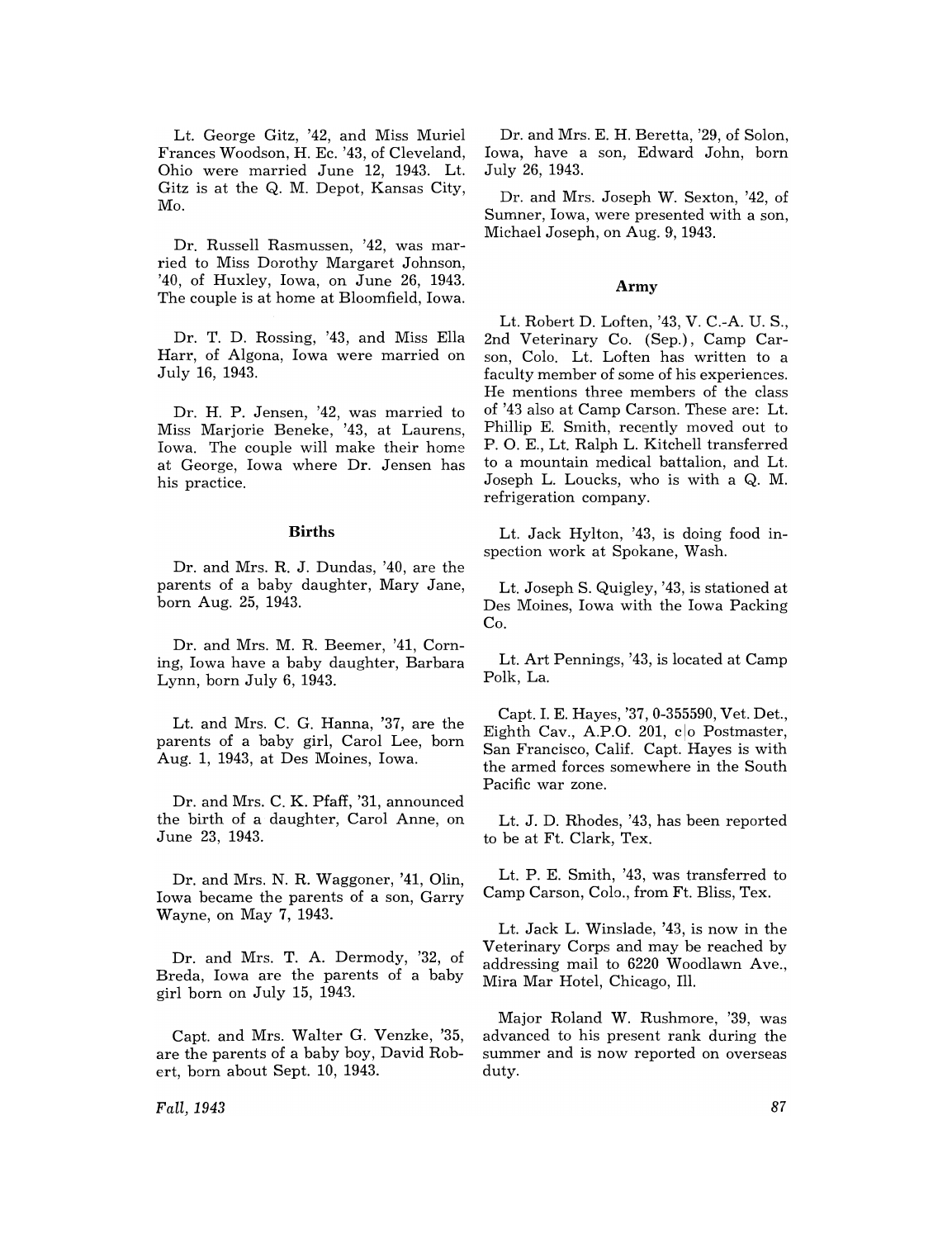Lt. Harold Held, '42, may be reached at the Chicago Q. M. Depot, 1819 West Pershing Road, Chicago, 9, Ill.

Lt. A. W. Monlux, '42, attended the Meat and Dairy Hygiene School at Chicago in July and August. Lt. Monlux is now stationed at the Aviation Cadet Training Center, Station Hospital, San Antonio, Tex.

Lt. R. M. Young, '43, is at the Quartermaster Remount Depot, Front Royle, Va.

Lt. Robert C. Wahl, '43, received his commission in the Veterinary Corps Oct. 9, 1943, and was ordered to report to Carlisle Barracks, Pa.

Lt. John L. O'Harra, '43, spent 5 weeks in an army hospital at Santa Barbara, Calif., and is now on a thirty day sick leave. Correspondence may be addressed to 535 Eighteenth St., Merced, Calif., where it will be forwarded to Lt. O'Harra.

Lt. Leonard H. Melles, '43, V. C., Inspector, coo Borden's, Bainbridge, N.Y. Lt. Melles is in charge of the inspection of dry, whole and powdered milk at this plant.

Lt. Healy C. Burnham, '42, received his commission in the Veterinary Corps during October.

Lt. Melvin W. Karber, '43, is reported at the remount depot, Ft. Reno, Okla.

Lt. W. H. Calhoun, '43, has been assigned to Governor's Island, New York City.

Lt. Joseph L. Loucks, '43, has undergone a tonsillectomy at Camp Carson, Colo., recently.

Lt. Frank J. Linn, '38, is stationed somewhere in India.

Lt. Peter W. Wassenaar, '30, is assigned to active duty somewhere in China.

Recent visitors to the Veterinary Quadrangle were Lt. Arthur C. Gathmann, '42, and Major J. Allen McCurdy, '38. Major McCurdy's location at the present time is Ft. Sill, Okla., and Lt. Gathmann is inspecting poultry products for the U. S. Army in a Texas camp.

An interesting letter was received from Lt. Earl C. Ritter, '38, who is stationed somewhere in China. Excerpts from the letter state that an American dollar is worth eighty-five in Chinese currency; ink costs as much as \$3.50 a bottle; and a '42 Buick sedan sells for \$300,000 in Chinese money.

Major Walter Anderson, '30, is stationed in the North Africa war zone.

Lt. Carl Venzke, '36, is associated with a chemical warfare division somewhere in Great Britain.

Capt. Walter G. Venzke, '35, has the following address: 7th Medical Lab., A.P.O. 181, co Postmaster, Los Angeles, Calif.

Lt. Warren H. Smeltzer, '39, was one of the flyers who participated in the smash raid on the Japanese base at Rabaul, New Britain, on Oct. 12.

Lt. John Carey, '41, is now somewhere in Australia.

While in Chicago, Dr. 1. A. Merchant, of the Veterinary Hygiene Department, Iowa State College, met the following graduates who are now in the army and at that time stationed at Chicago: Lts. W. M. Klett, '43; Leo F. Becker, '43; Gerald C. Vande Garde, '43; William H. Calhoun, '43; Jack L. Winslade, '43; Richard L. Stowe, '41; Frank E. Bartley, '41; Alfred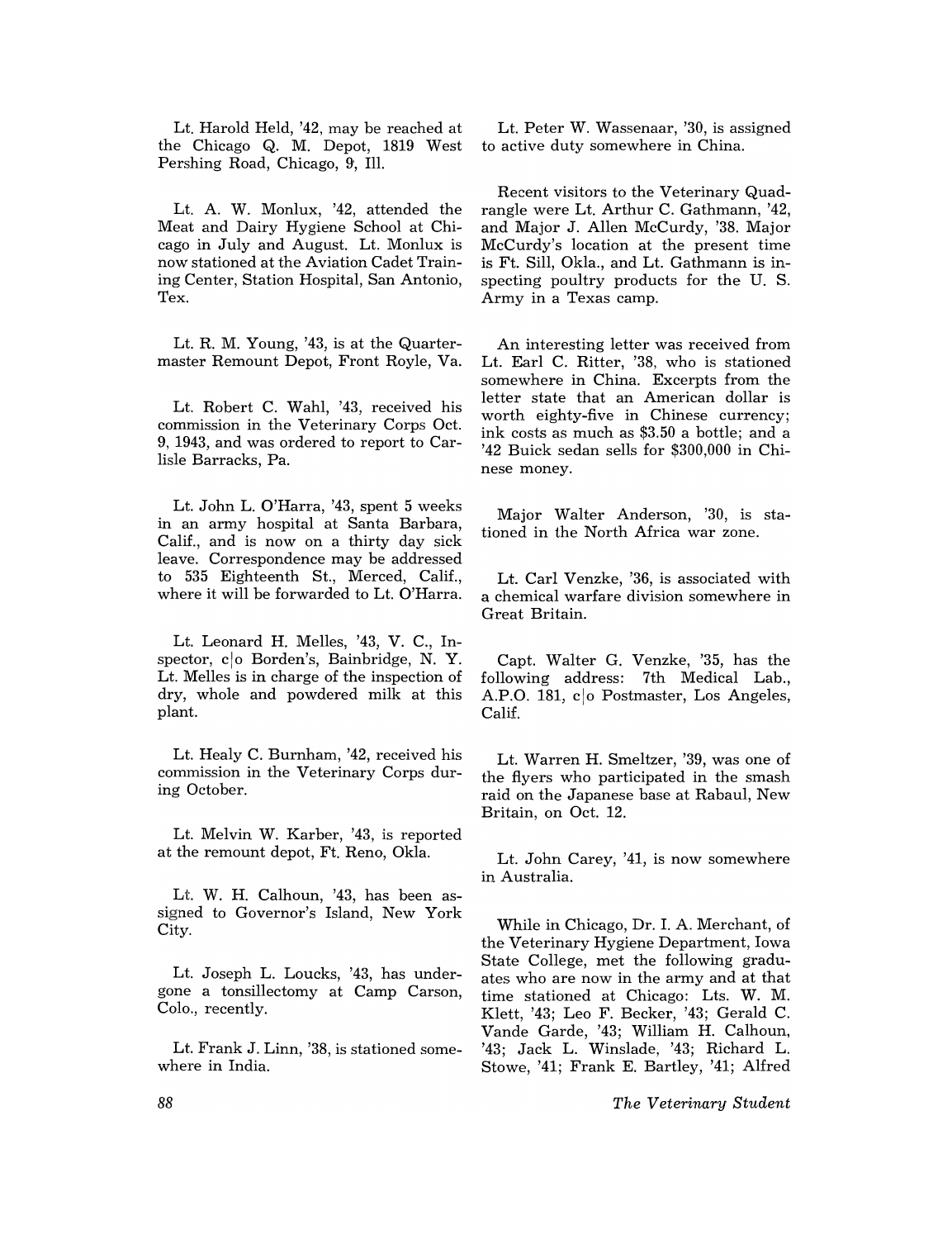Peterson, '32; Louis W. Feldman, '43; Capt. R. E. Storm, '40; Major A. A. Resseguie, '36; Lt. Col. Austin T. Getz, '30, and Col. O. H. Dixon, '15.

Capt. Everett T. Anderson, '37, c o Station Veterinarian, Camp Grant, Ill.

Capt. Stanley A. Lovik, '39, A.P.O. 960,  $c|o$  156th Station Hospital,  $c|o$  P.M., San Francisco, Calif.

Lt. Willis B. McCannon, '38, Med. Dept., L.C.AAB., Lake Charles, La.

Major F. M. Bolin, '29, V. C. ASN 0- 259102, Hq. 327th Med. Bn., AP.O. 102, clo P.M., Shreveport, La.

Lt. Robert C. Jacobs, '42, Box 46, A.A. F.P.S., Dodge City, Kan.



Lt. Milton R. Flickinger, '43, c o Station Veterinarian, Ft. Leonard Wood, Mo.

Lt. H. E. Hanna, Jr., '42, Base Veterinarian, Rome Army Air Field, Rome, N. Y.

Lt. C. E. Guthrie, '38, Shenango Personnel Replacement Depot, Greenville, Pa.

Lt. Comm. W. E. Macklin, Jr., '13, 4526 Rosedale Ave., Bethesda, Md.

Lt. C. D. Van Howeling, '42, 7443 Highland Ave., Kansas City, Mo.

Lt. Arvid H. Gaffin, '41, 106 Sycamore St., Somerville, Mass.

Lt. M. N. Wardall, '34, 822 Buder Bldg., 707 Market St., St. Louis, Mo.

*(Continued on page 104)* 

# Highly Concentrated,  $Rth$ <sub>z</sub> ective and *Economical*:

SIDYL is a suitable solution for immersing instruments and especially for disinfecting hospital rooms, kennels and runs. It is useful for rinsing the hands or for cold sterilization of rubber gloves and other equipment.

SIDYL combines the most valuable features of a modern antiseptic and disinfectant: It is a germicide-actually 5 times as powerful as pure Phenol. It is an excellent deodorant with a distinctly pleasant odor and is nonstaining. Contains no Mercury, Iodine or Carbolic acid, yet has effective germicidal and deodorant properties even when diluted up to 100 times.



*Fall,1943*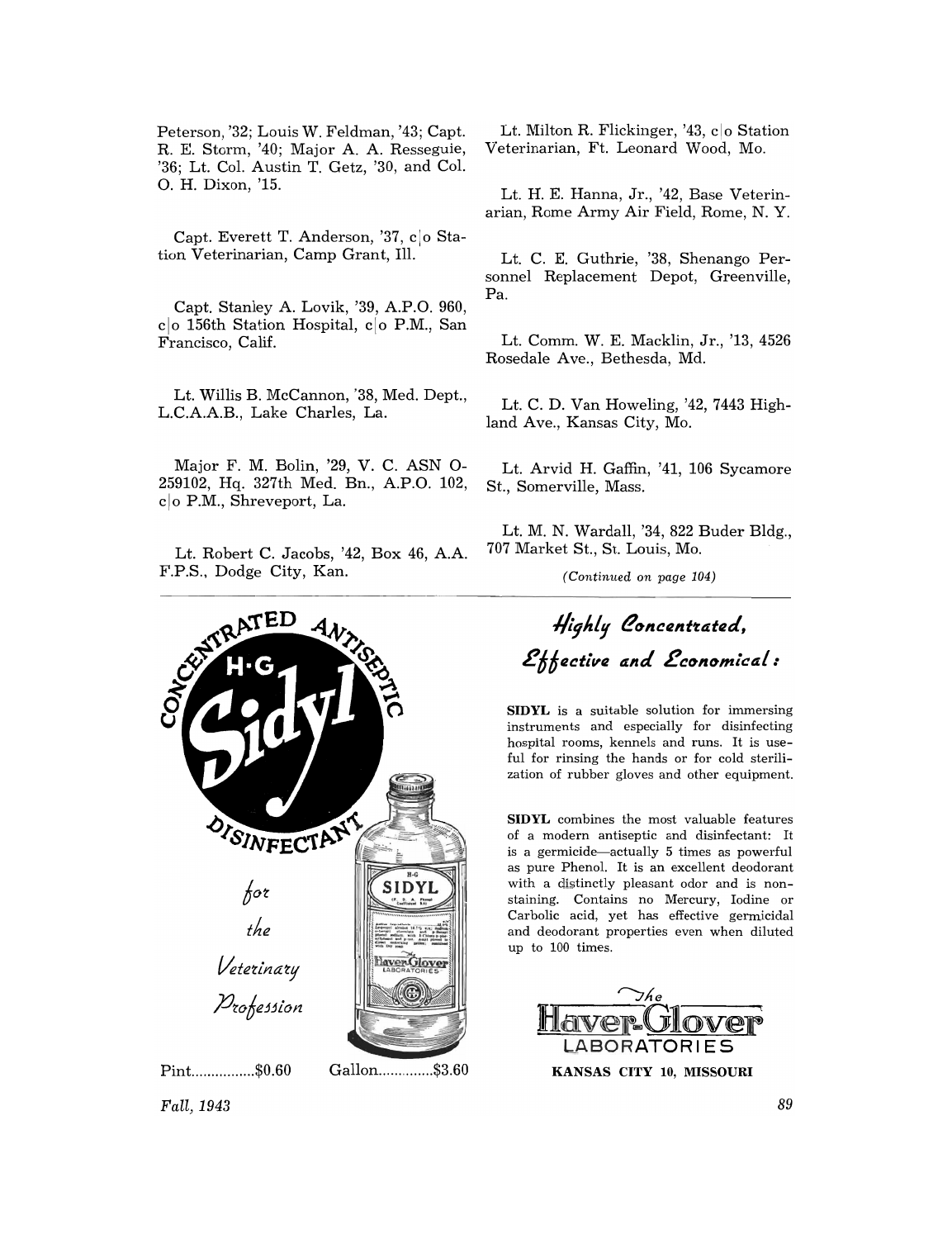the operator is not in the best frame of mind after wrestling with an animal to effect a form of restraint and the subsequent acrobatic surgery may not result in a performance that would demonstrate the operators true proficiency. The greatest advantage of the operating table in this connection is the liesurely manner with which an operation may proceed without discomfort to the confined animal and the decided freshness of the patient after the operation is over. The operative field may be firmly secured to enable the disinfection, dissection, hemostasis, suturing, and bandaging to be carried out in a thorough manner. The threshing of the animal is held to a minimum and does not allow litter to be thrown about nor cause dust to be stirred up thus providing less danger of soiling the surgical wound.

## Use of Stocks

"In my opinion stocks are second only to the table as a means of confinement for large animals. Our stocks are equipped so that the feet, either front or rear, can be held up by means of a pulley block for treating either foot wounds that are not severe enough to require the use of the table, or for applying shoes or trimming the feet of obstreperous patients.

"A very large percentage of the veterinarians over the country are practicing without a table, stocks, ambulance or an adequate place to handle special cases and no doubt make as much or more actual money than one who has such conveniences, but in my opinion the satisfaction of being able to do an operation as it should be done is worth any extra cost and I am sure the clients appreciate the difference."

Dr. Treman has presented many practical points in favor of the large animal operating table and his views echo the thoughts of other successful practitioners. At the present time, a table could not be obtained but, under normal conditions, the price of a simple operating table would not make it out of the question for veterinarians who have, for the most part, an equine and bovine practice. Perhaps if a large animal operating table were given a trial, more veterinarians would agree with Dr. Treman.

# **ALUMNI NEWS**

*(Continued from page 89)* 

Major Lloyd C. Tekse, '33, Hdq. III Corps, Ft. McPherson, Ga.

Lt. Joseph B. Crundwell, '43, S.C.U. Veterinary Station Hospital, Ft. Lewis, Wash.

Capt. J. M. Dermody, '36, A.P.O. 689, clo P.M., New York, N. Y.

Lt. R. C. Brager, '43, V. C., Office of Station Veterinarian, Ft. Benjamin Harrison, Ind.

Lt. W. H. Timms, '41, Vet. Troop, 1st Med. Sq., A.P.O. 201, San Francisco, Calif.

Lt. C. H. Mannasmith, '43, Officers Medical Class, Chemical Warfare School, Edgewood Arsenal, Md.

Lt. John D. Morton, '33, McCloskey General Hospital, Temple, Tex.

Lt. E. T. Cedarleaf, '40, MB, NAS, Navy 28, clo Fleet P.O., San Francsco, Calif.

Lt. H. L. Marsh, '43, 0-1755267, 97th Field Art. Pack, A.P.O. 709,  $c|o$  P.M., San Francisco, Calif.

Major Stanley L. Hendricks, '34, Station Hospital, Truax Field, Madison, Wis.

Lt. Louis W. Feldman, '42, is inspecting meat in Chicago. Lt. Feldman's address is C.Q.M.D., 1819 West Pershing Rd., Chicago, Ill.

Major George M. Wilson, '37, Station Veterinarian, Camp Adair, Ore.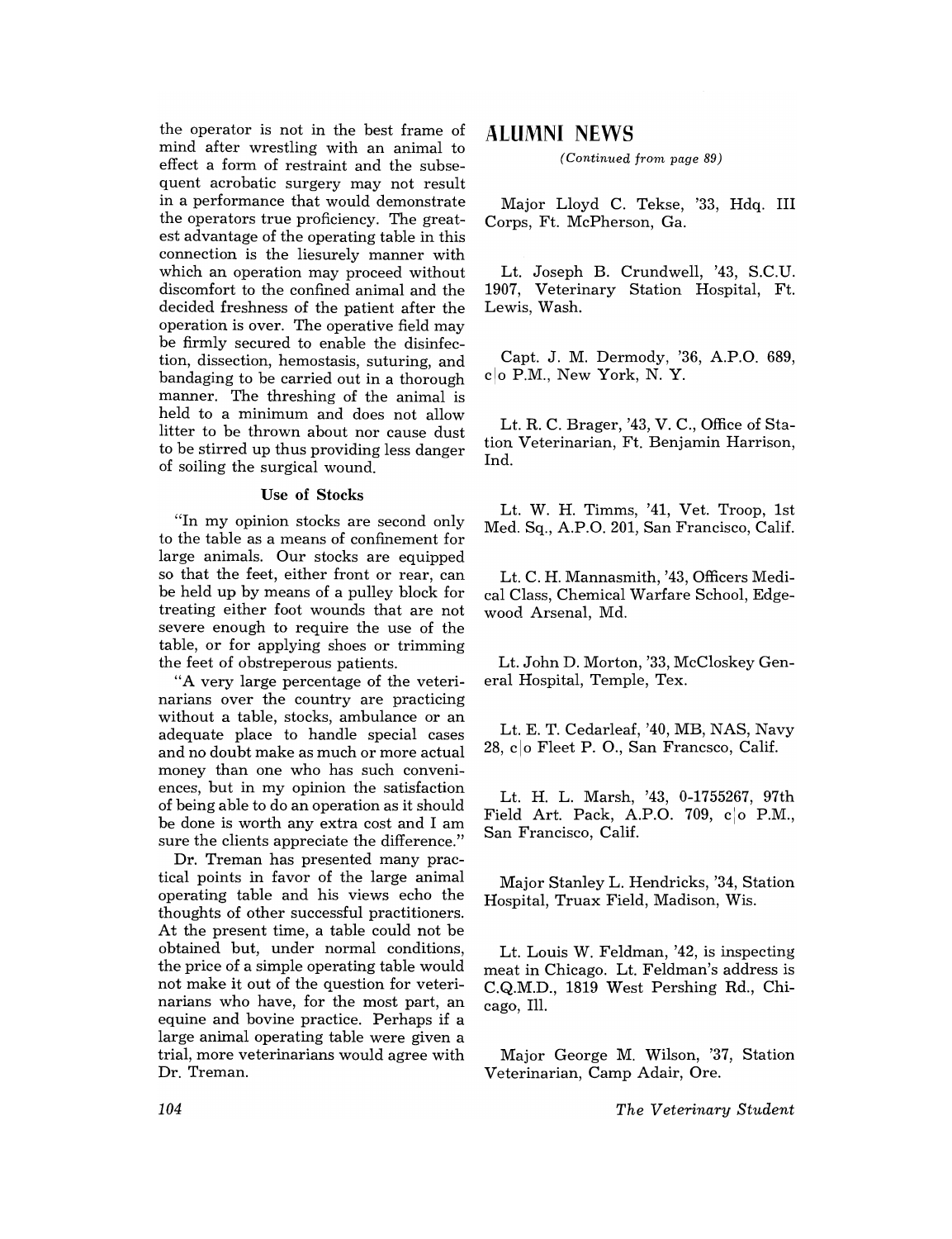Capt. W. R. Merchant, '32, V. C., Camp Abbott, Ore.

Lt. Earl D. Simonson, '40, A.P.O. 4665, c 0 P.M., San Francsco, Calif.

Lt. Calvin A. Swick, '38, 68th Q.M. Refrigeration Co., A.P.O. 759, N. Y. P. E.

Capt. John K. Marriott, '42, Station Hospital, Maxwell, Ala.

Pvt. M. N. Nuckolls, '40, Co. X, 5th Bn., TC-RTC, N.O.S.A., New Orleans, 12, La.

Capt. P. E. Eder, '41, Station Hospital, Reading Army Air Field, Reading, Pa.

Lt. M. 1. Thiele, '33, Ft. Des Moines, Veterinary Hospital, Des Moines, Iowa.

Capt. Carl H. Koll, '34, 315 N. 5th St., Manhattan, Kan.

Capt. E. J. McCausland, '26, Base Gen. Depot, San Bernardino, Calf.

Lt. Earl P. Smith, '39, V. C., Portland Air Base, Portland, Ore.

Lt. Clarence W. Meeusen, '42, 0-498959, V. C., Unassigned, A.P.O. 8877, co P.M., New York, N. Y.

Pvt. Lew C. Llewellyn, '41, 35148424, Co. B, 60 Bn., M.R.T.C., Camp Barkley, Tex.

Lt. H. J. Griffiths, '43, Box 128, Hante Ville P.O., Quebec, P. Q., Canada.

Lt. Floyd W. Thompson, '43, U. S. Army Vet. Corps, Camp Gordon Johnston, Fla.

Lt. R. P. Fistler, '43, V. C. A. U. S., 3632 Pennsylvania Ave., Kansas City, Mo.

*Fall,1943* 

Lt. Dale W. Field, '42, 30th Veterinary General Hospital, Ft. Bliss, Tex.

Lt. C. T. Orton, '42, Pinon Court, Buena Vista, Colo.

## **Recent Addresses**

Dr. T. T. Chaddock, '38, Fromm Laboratories, Grafton, Wis.

Dr. J. H. Whitlock, '34, 816 No. Juliette Ave., Manhattan, Kan.

Dr. Kenneth W. Irvin, '34, Farragut, Iowa.

Dr. Gerhart A. Pollman, '34, Freeman, S. Dak.

Dr. R. O. Murphy, '40, Coin, Iowa.

Dr. Thomas A. Schneckloth, '38, 516 Schwartz St., Green Bay, Wis.

Dr. N. M. Nelson, '34, 916 Eureka, Lansing, Mich.

Dr. Max R. Benson, '40, 1235 Cherry St. Grand Forks, N. Dak.

Dr. R. W. Johnson, '32, 519 E. Sheridan, Des Moines, Iowa.

D<sub>1</sub>. Floyd E. Clark, '17, Gen. Del., Hollister, Calif.

Dr. William L. Harter, '33, 1722 Shenandoah, Los Angeles, Calif.

Dr. W. M. Hawkins, '20, Heron Lake, Minn.

Dr. George A. Johnson, '86, Box 829, Orlando, Fla.

105